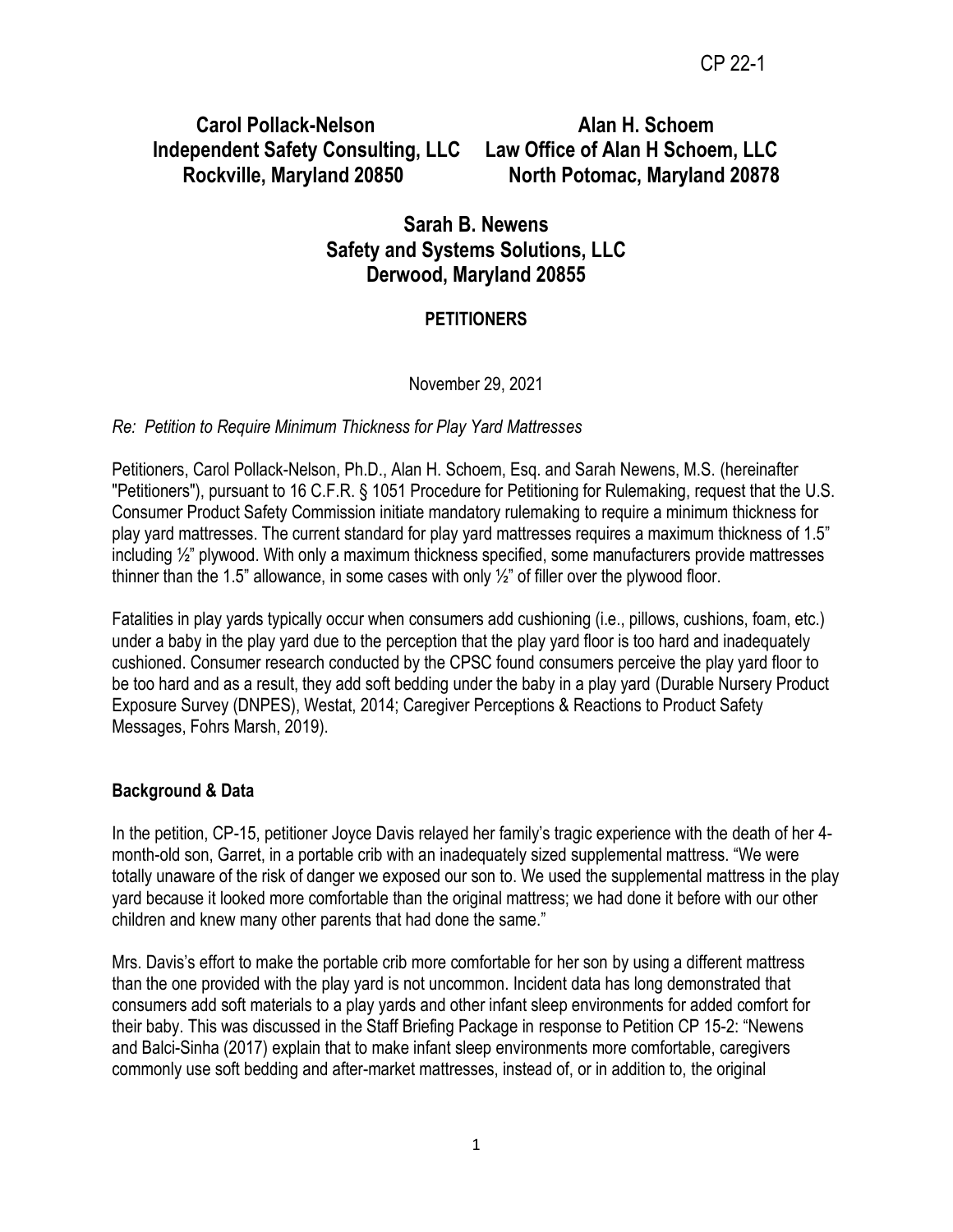equipment manufacturer (OEM) mattress." (NPR, 2020, p. 89). The data demonstrate this to be a problem in various sleep environments, including play yards (Newens and Sinha, p. 48).

In reviewing the large set of play yard-related, positional asphyxia incidents to identify those associated with aftermarket mattresses, ESHF staff noted incidents involving infants ranging from 1 to 10 months old that did not involve an aftermarket mattress, but did involve the addition of a mattress-like product, such as foam, pillows, and sofa cushions. In addition, in the online product reviews for aftermarket mattresses that were included with the petition, caregivers expressed concern for infants sleeping on hard surfaces. ESHF staff concluded that extra bedding is used as a way to increase perceived comfort for the infant.

In the more recent analysis of play yard fatalities for the NPR, Harsanyi reached a similar conclusion. His analysis found soft bedding was added to the sleep area in 41 (about 35%) of the deaths. "Where reasons were provided, caregivers typically explained that they used soft bedding to add comfort and warmth" (Harsanyi, 2020, p. 92).

Where reasons were provided, caregivers typically explained that they used soft bedding to add comfort and warmth. Regarding items added for comfort, staff found that caregivers used an after-market mattress (typically 3" or greater) in 16 of the 26 cases involving play yards or non-full-size cribs. In at least 6 of these 16 cases, caregivers used the after-market mattress on top of the OEM mattress, including at least three cases involving full-size crib mattresses used to supplement another mattress in a play yard.

The perception that mattresses are too thin relates to performance requirements for play yard mattresses. The ASTM crib mattress standard, ASTM F2933, requires play yard mattresses to have a *maximum thickness* of 1.5" inches, including up to 1" of filler. However, as we have learned through participation in the ASTM subcommittee, manufacturers typically use less than 1" of filler in order to ensure their products are in compliance. Thus, in actuality, play yards often have 3/4" filler or less.

Two studies have been conducted at the request of the CPSC to learn about consumer use of play yards and their perceptions and motivations relating to such use.

# *A. CPSC Durable Nursery Product Exposure Survey (DNPES) - 2013*

Staff's conclusion that consumers add bedding material to play yards because of the belief that the OEM mattress is too hard and uncomfortable is supported by CPSC's Durable Nursery Product Exposure Survey (DNPES). This national probability sample was conducted in 2013 of U.S. households with children 5 years of age and younger (Durable Nursery Products Exposure Survey (DNPES): Final Summary Report, 2014; referenced in the Staff Briefing Package, May 10, 2017, p. 5). Survey participants were asked about items added to sleep products under the child. Researchers, found "[a]pproximately 75 percent of play yard users reported placing an item (other than the intended mattress) under the child in a play yard. Items added to play yards included pillows (~26%), blankets or quilts (~62%), and mattress pads (~12%). These findings suggest that consumers commonly add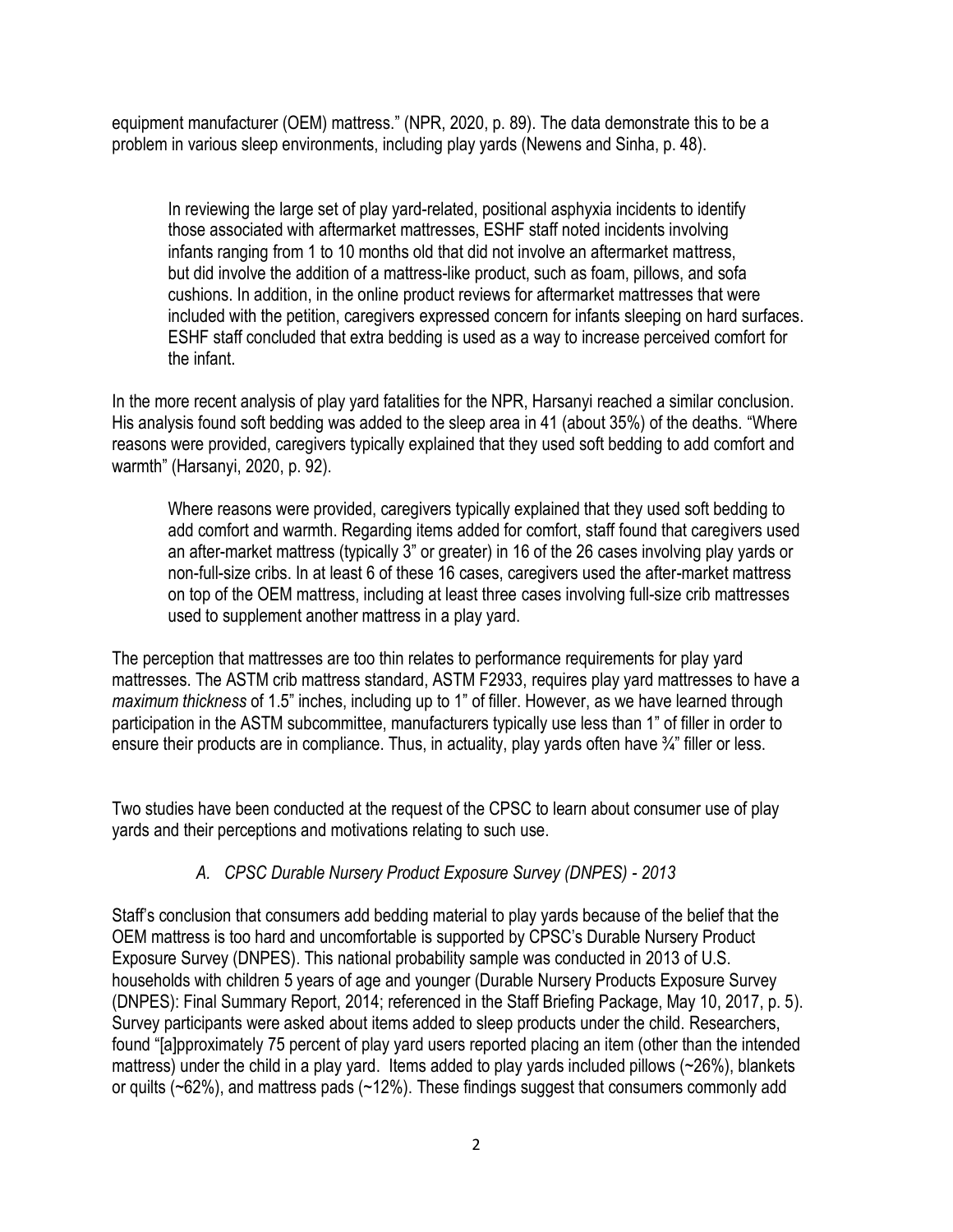items to cribs, play yards, and non-full-size cribs for comfort, including soft bedding material" (Harsanyi, 2020, pp. 93-94).

# *B. Fohrs Marsh Group Focus Groups – May 2019*

In May 2019, Fohrs Marsh Group conducted focus group research to learn about consumers' safe sleep practices involving various infant sleep products, including cribs and play yards. Six in-person focus groups were convened in Baltimore, Maryland, with parents and grandparents of infants ages 2 through 11 months. Participants reported that where and how they place the baby to sleep is often influenced by what is convenient and what is comfortable for their baby. For example, several participants were aware of SIDS, the Alone, Baby on their Back, Crib (ABCs) safe sleep strategy, and the safety in not having any additional items in the sleep environment; however, they still reported adding items to the sleep environment to make the environment more comfortable for their infant defining comfort by whether the infant sleeps all night or not (p. 16).

Overall, parents and grandparents reported that they perceive the bassinet, playard, and crib to have hard surfaces that are not comfortable for their infant. A parent noted purchasing a memory foam mattress for their infant in order to make the sleep environment more comfortable and to provide their infant with a better sleep experience. Laying a blanket down or purchasing a comfortable mattress for the bassinet or the playard were also commonly reported additions to the sleep environment to make it more comfortable.

The majority of grandparents reported adding products they perceive as comfortable to their infant's sleep environment Some grandparents recounted that they add pillows and blankets to the sleep environments when the infant is sleeping, noting the items add comfort and warmth. (Fohrs Marsh, 2019, p. 17).

The inconsistency between participants' understanding of the safest way to place a baby to sleep and actual safe sleep practices aligns with previously published research findings.

Kennedy et al. (2017) completed interviews and focus groups to further understand the obstacles that caregivers face when adopting AAP recommendations, and found that caregivers do have a general awareness of sleep safety best practices. However, there is still a gap between knowledge and behaviors: non-compliance still occurs, and caregivers remain resistant to follow recommendations (Ahlers-Schmidt, Schunn, Dempsey, & Blackmon, 2014).

When soft bedding (e.g., blankets and pillows) is added to an infants' sleep space, it presents a risk of suffocation, particularly if the baby is placed to sleep on their side or prone or if they roll to prone position and are too young to clear their nose and mouth. When sofa cushions, pillows, and ill-fitting mattresses are added to a sleep environment, there is the additional risk of suffocation due to gap entrapment. To mitigate these risks, warnings on play yards advise consumers not to add soft bedding and to only replace the mattress pad that came with the play yard with a mattress of the same dimensions. Yet warnings are often overlooked, particularly on products for which use is intuitive.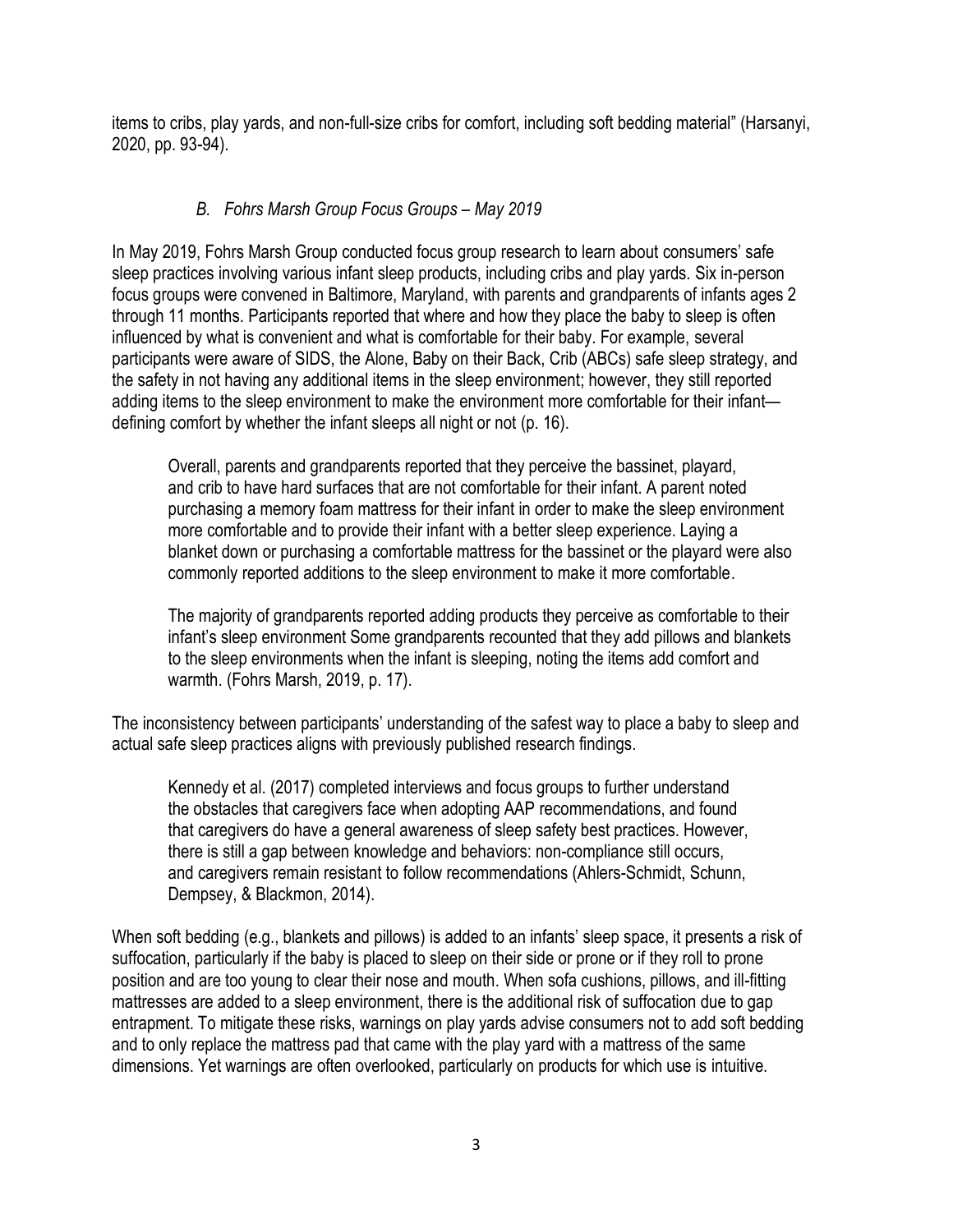Focus group participants in the Forhs Marsh study were shown a warning label (see Figure 1 below) similar to one commonly found on a common infant sleep product (Fohrs Marsh, 2019, pp. 23-24). "Nearly all participants indicated that they were aware of the warning label presented in the activity" (Fohrs Marsh, 2019, p. 24). While many participants reported reading a warning label when they see it, others mentioned that they skim or skip the warnings, noting that they are "all the same" or for liability purposes. "Therefore, they tend to gloss over the labels and do not necessarily internalize them" (p. 25).



Figure 1. Warning label

# **Petitioners' Request**

To reduce the perception by consumers that the play yard floor is too hard and soft bedding should be added, we are petitioning to require *a minimum play yard mattress thickness of 1.5 inches* with a minimal tolerance allowed; this depth is presently the maximum thickness allowed by the play yard standard. As discussed above, to ensure they do not exceed this thickness, some manufacturer's mattresses currently on the market are actually thinner than what is permitted perhaps because there is no tolerance allowed. In addition to a minimum thickness of 1.5 inches, we recommend a maximum space allowance of 0.5 inches between the side of the mattress and the mesh side of the play yard. A maximum gap size of 0.5 inches will effectively prevent entrapment between the mattress and the mesh. Further, a 0.5-inch maximum gap size is consistent with the maximum gap proposed by the ASTM Task Group on Play Yard Fit and Thickness. revision to the standard.